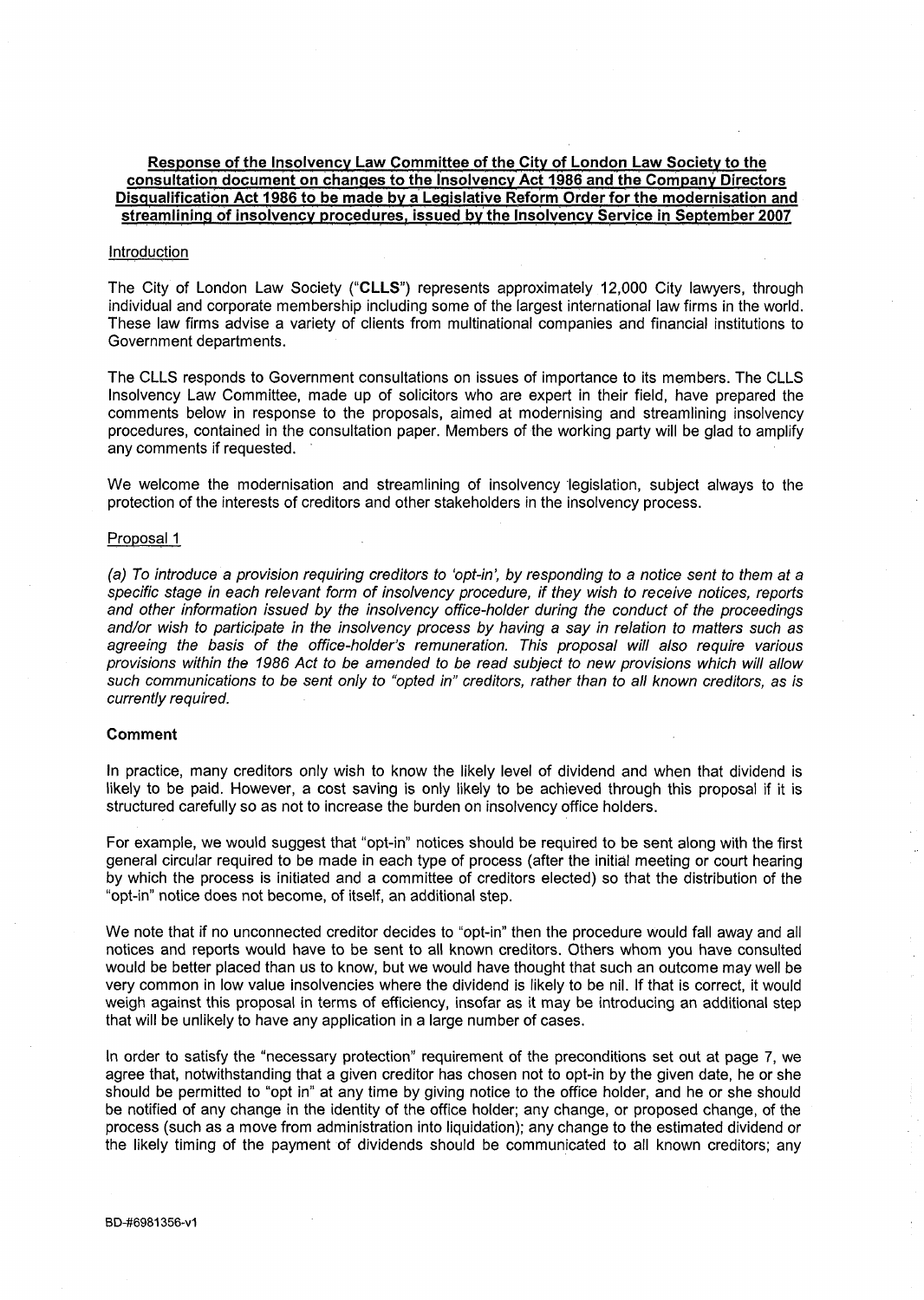requirement to submit a formal claim or proof if any failure to do so might invalidate their right to participate in a distribution of assets.

We would make a further point. In light of the opportunities afforded by the adoption of proposal 1(c), we are concerned that the "opt-in" proposal may become redundant. By this we mean that posting information on a website introduces automatically an element of "opt-in" and "opt-out". If, at the start of a process, or soon after the start of a process, all known creditors are notified of a website on which statutory material will be posted, they will have the option to check that website from time to time (ie to "opt-in") if they wish to remain involved and informed. A formal process to "opt-in" would be unnecessary in such a scenario.

It might be said that some insolvencies would not warrant a stand-alone website, and we would accept that. However, we think it likely that all, or almost all, licensed insolvency practitioners will have their own website and would be able to post information relating to their appointments on that website from time to time in a manner that is easily accessible to the public.

# Proposal 1(b)

To update insolvency legislation to make it explicit that communication can be effected electronically in cases where the 1986 Act requires documents or information to be "in writing" or "written" and to remove the references in sections 95 and 98 of the 1986 Act to notices of the meetings held under those sections to be sent "by post".

### **Comment:**

We agree that where there is a need to provide clarity in this area by legislative means and welcome this proposal. We note that detailed rules on the use of electronic communications are to be contained in revised Insolvency Rules.

#### Proposal 1(c)

To enable insolvency office-holders to provide information to creditors and members by sending a link to a website on which information is posted.

### **Comment:**

We welcome this proposal. As recognised in the consultation paper, websites are increasingly being used by office-holders in practice as a convenient, flexible and cost effective tool for the dissemination of information to creditors.

As described above, we further consider that the use of websites to hold reports to creditors may negate the need for, or use of, "opt-in" provisions in many cases.

#### Proposal 1(d)

To provide a more flexible legislative framework in relation to the meetings which are held in insolvency proceedings. The proposal would allow insolvency office-holders to hold meetings that are required to be held as part of their conduct of insolvency cases in a flexible way, rather than requiring those attending such meetings to be present at a physical venue or attend by proxy, as is the case now.

# **Comment:**

We welcome the additional flexibility that this proposal would allow. It will be of particular assistance when creditors are located in different countries, as is increasingly the case.

# Proposal 2

To remove a requirement that is imposed upon liquidators and trustees in bankruptcy, requiring them to obtain sanction for certain actions they propose to take as part of their conduct of the case.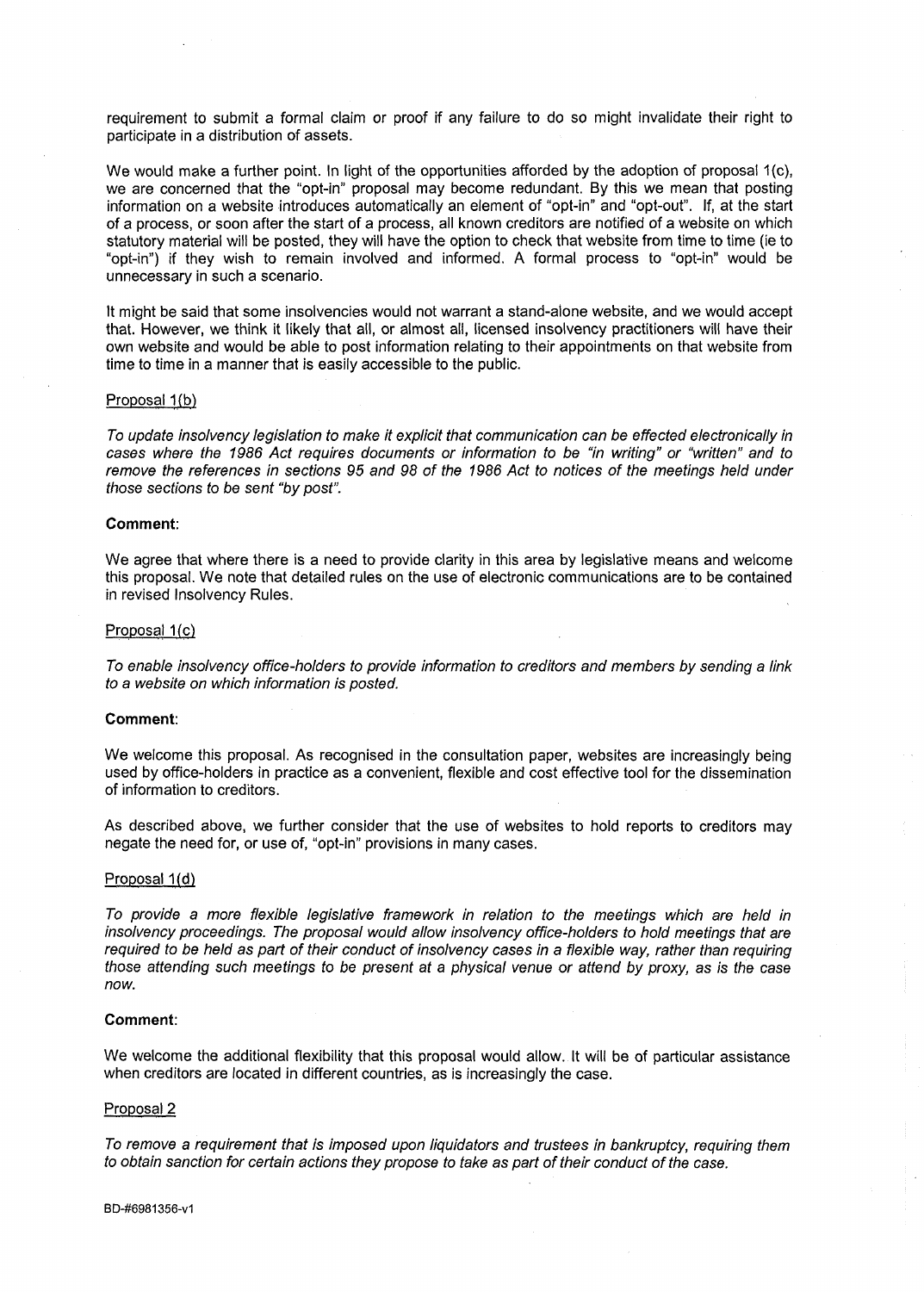## **Comment:**

We note that the proposal only applies in relation to the power to compromise debts owing to the estate (page 26, third paragraph). On balance, we support this proposal.

The collection of debts owing to the estate can be a complex task in cases where the debtor is unwilling or unable to pay. The decision as to whether to settle a claim at less than full value requires experience and judgment and the office holder is best placed to make that decision.

As a matter of risk management, we would expect that, in practice, even if formal sanction is no longer needed, office holders will continue to consult a creditors' committee, if one is available, on any potentially contentious settlement before taking a decision.

# Proposal 3

Moving to allow discretionary advertising of the appointment of a voluntary liquidator and to remove the restrictions on the form any such advertising can take.

#### **Comment:**

We agree that office holders should have greater flexibility and discretion as to the method of public announcement, but we do not believe that they should have the power to dispense with any form of public announcement altogether, if that is indeed what is contemplated by this proposal. At an early stage in proceedings, office holders are reliant on information provided to them by the management and the company's readily available records. The "known" creditors may not be an accurate reflection of the true creditor base.

It must be recognised that any move from certainty to flexibility in the permitted methods of advertising would, in theory at least, increase the risk of liability for office holders. However, in our experience, the courts are slow to interfere in the general exercise of discretion by experienced and commercial insolvency practitioners and so that risk may be largely illusory.

# Proposal 4

To remove a requirement imposed upon liquidators to summon annual meetings of members and/or creditors for the purpose of laying an account of their acts and dealings and of the conduct of the winding up during the previous year.

# **Comment:**

We support this proposal in circumstances where (a) the relevant information will be made available to creditors by some other means and (b) a creditor or creditors having a minimum percentage of the value of the debt have the power to require the office holder to convene a general meeting of creditors.

### Proposal 5

To remove the requirement for any document in insolvency proceedings to be sworn by affidavits and to replace it with a less burdensome requirement for such documents to be verified by a statement of truth in accordance with the Civil Procedure Rules 1998.

### **Comment**

The requirement to swear affidavits in some circumstances can lead to unnecessary expense for the estate because it is time consuming and requires the involvement of a Commissioner of Oaths or an independent solicitor.

We believe that witness statements subject to a statement of truth would be adequate in those cases where affidavits are still required.

#### Proposal 6

BD-#6981356-v1